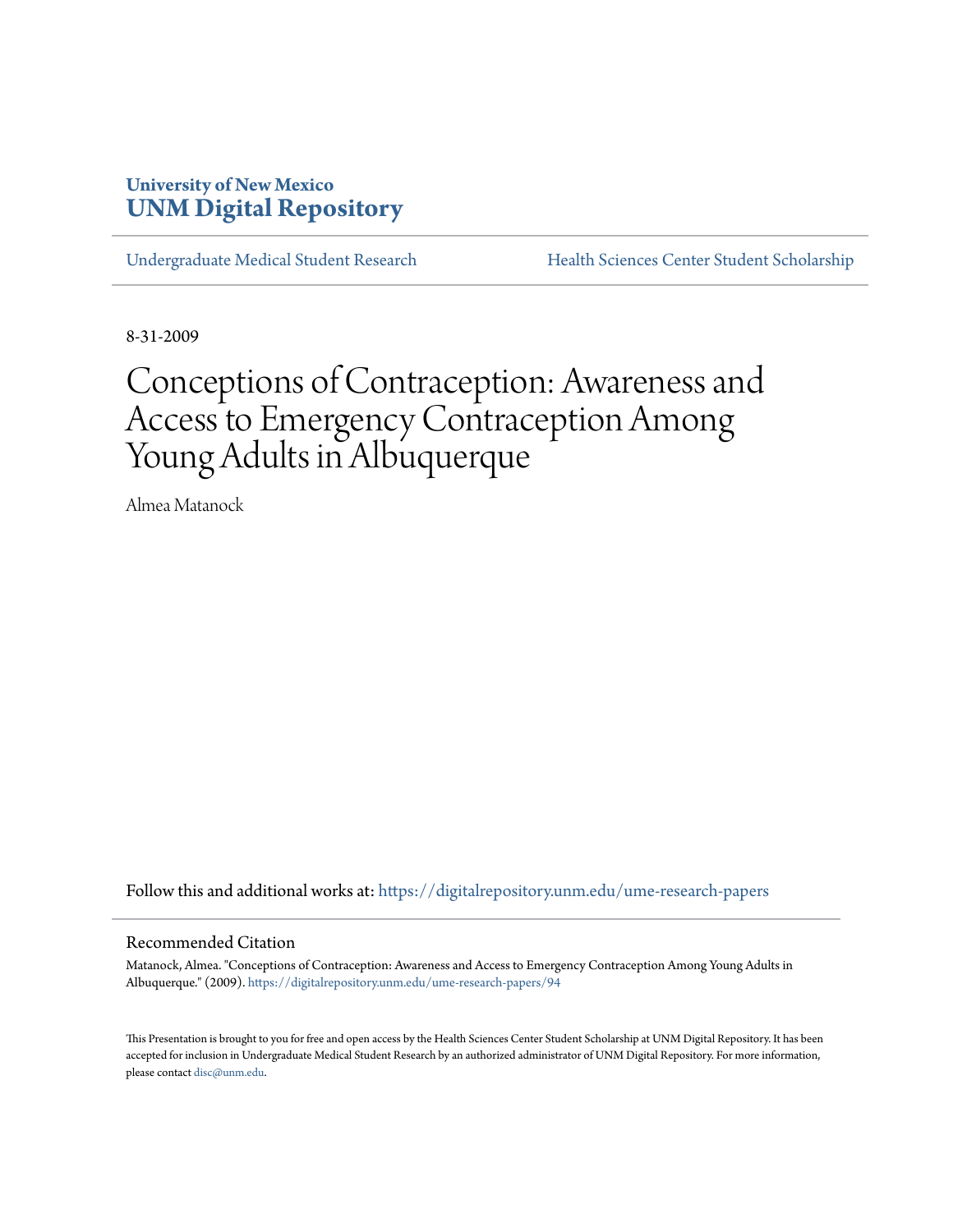**Title:** Conceptions of Contraception: awareness and access to emergency contraception amount young adults in Albuquerque.

Almea Matanock, MSIV Advisor: Dan Derksen, MD, Professor Family and Community Medicine Data Analysis: Betty Skipper, Professor Family and Community Medicine

# **ABSTRACT**

**Background:** Family planning has enormous societal, economic, and interpersonal implications. The United States, NM is no exception, has a much higher rate of unintended pregnancies (50%) than other developed countries. This is associated with poor health outcomes for the mother and the child. Emergency contraception (EC) provides a safe back up method. NM had tried to increase access to EC by licensing pharmacists to dispense it without a prescription. In addition, the FDA agreed to make it OTC for people >18 years old.

**Objective:** To assess young adults' knowledge and access to EC in the Albuquerque area. Our goal is that this information will provide a better understanding of EC use in this population and thereby make EC more available.

**Methods:** Anonymous, self-report, survey administered in university classrooms to individuals who were 18-25 years old and willing to participate.

**Results:** Total 339 participants (female 199, male 140). The majority knew about EC and that it was available (95% and 96% respectively). However where it could be obtained and what exactly it was seemed unclear for the majority of participants. These results did not change based on age. Participants who discussed EC with their HCP were more likely to have used EC  $(p<0.0001)$  and know that it was different from "the abortion pill" ( $p=0.005$ ). In total 33% of female participants had used EC. Women who had used EC were only slightly more likely to know that EC was available directly from a pharmacist (Fisher's Exact Test  $p=0.01$ ). Otherwise, their responses were statistically similar to the other participants.

**Summary:** Emergency contraception is a valuable tool in the arsenal of socially, economically, and individually important campaign of family planning. Young adults' knowledge about EC has improved in some areas (availability from pharmacist, OCT, and the distinction between it and RU 486). Despite the change in status to OTC, public health and Planned Parenthood clinics are still the most common access point. Further study to assess the access of individuals <18 years old, actual use when women have EC on hand, and its correlation with conception is recommended. Lastly, HCP should to continue to inform patients about EC to be used as it was intended –as Plan B for when Plan A –a consistent, reliable, birth control method fails.

#### **TEXT**

#### **Background about EC**

Family planning has enormous societal, economic, and interpersonal implications. Unintended pregnancies include mistimed pregnancies and unwanted pregnancies are a continual issue during the three decades that the average American woman spends avoiding pregnancy. Unwanted pregnancies, where the woman has no intention of getting pregnant now or in the future, make up about 25% of unintended pregnancies and account for about 3.5 million pregnancies per year in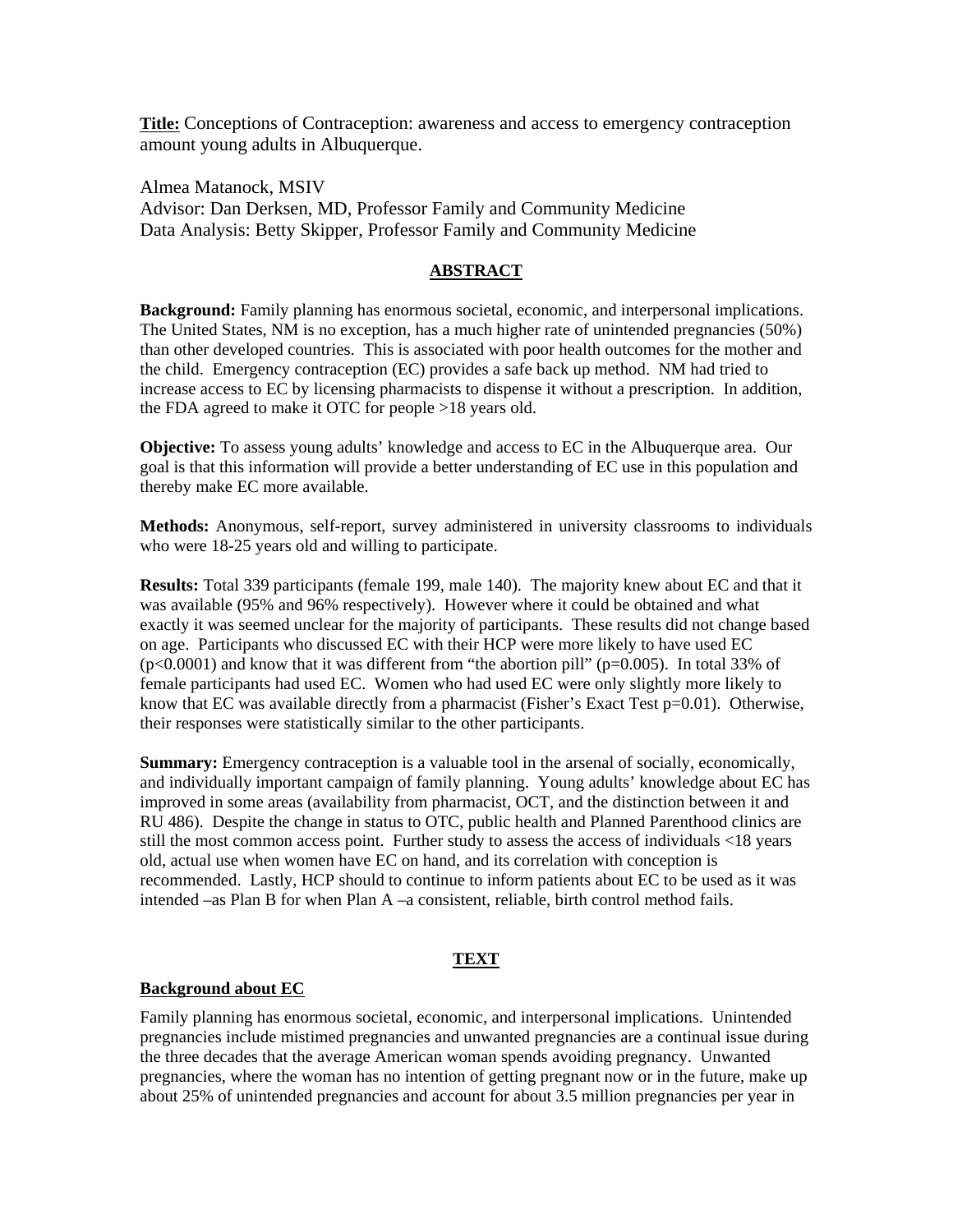the Un[i](#page-9-0)ted States.<sup>i</sup> This is a much higher rate of unintended pregnancies, 50%, as compared to other developed nations. In New Mexico, 46% of pregnancies are unintended.<sup>[ii](#page-9-1)</sup>

The economic, societal, and personal impact of unintended pregnancies is even greater among teen parents and unfortunately the two are correlated. 78% of pregnancies in women < 20 years old are unintended and these account for about 23% of all unintended pregnancies.<sup>[iii](#page-9-1)</sup> Nationally pregnancies in 15-19 year olds account for 8.4 % of all pregnancies.<sup>[iv](#page-9-1)</sup> New Mexico has the fourth highest rate of teen pregnancy. Rates [v](#page-9-1)ary from  $10.3\%$  v to 18% [vi](#page-9-1) in published studies.

Unintended pregnancies are associated with increased financial and health burdens, especially in teenagers and unmarried women. Unintended pregnancies are associated with lower maternal education and economic achievement, less prenatal care, higher rates of abortion, congenital malformation, delivering prematurely and low birth weight babies, child abuse and neglect, and behavioral disorders in children. Sixty-nine percent of unintended pregnancies occur in unmarried women.<sup>[vii](#page-9-1)</sup> In NM, 47% of children are born to unmarried women compared to the US average of 34%.<sup>[viii](#page-9-1)</sup> The financial strain of a child in this situation leads to a burden that extends beyond the family to the state and the health care system.<sup>[ix](#page-9-1)</sup>

How can unintended pregnancy be prevented? About 64% of all women ages 15 to 44 use some type of birth control regularly. The three most common methods are tubal ligation 25.6%, oral contraceptives 24.9%, and male condoms 18.9%. More than half (54%) of women who have an unintended pregnancy used some sort of birth control within the month that the conception took  $place<sub>x</sub>$  $place<sub>x</sub>$  $place<sub>x</sub>$ 

New Mexico's rates, according to the Pregnancy Risk Assessment Monitoring System (PRAMS) study, 46% of pregnancies are unintended. Of those, 45% are using contraception at the time of conception.<sup>[xi](#page-9-1)</sup> Some studies attribute unintended pregnancies in women using birth control at the time of conception to non adherence or improper use of birth control. Better education about the proper use of various methods of birth control may be needed.<sup> $xi$  In any situation, emergency</sup> contraception (EC) provides a safe back up method.

EC, also know as the "morning after pill" and Plan B, is two doses of 0.75mg of levonorgestrel. EC reduces the chance of conception to 1% if taken within the first 24 hours and to 8% if taken at 72 hours. It is thought to prevent pregnancy by inhibiting implantation and or fertilization.<sup>[xiii](#page-9-1)</sup>

EC has been marketed since 1997. In 2004 the FDA rejected a proposal to make EC universally available over-the-counter. This historic FDA ruling that went against a unanimous committee recommendation and created a dual over-the-counter (OTC) standard for Plan B. It is now available by prescription only for teens younger than  $18$  and OTC for teens over  $18.^{\text{xiv}}$  $18.^{\text{xiv}}$  $18.^{\text{xiv}}$ 

# **Background to study**

The economic, societal, and interpersonal impact of unintended pregnancy on peoples' lives makes EC an important option. The objective of this study is to assess young adults' knowledge and access to EC in the Albuquerque area. Our goal was that this information would provide a better understanding of EC use in this population and thereby make EC more reliably available.

In 2003 Kaiser Family Foundation (KFF) did a large (n 1,151) phone survey Californians age 15- 44 that measured knowledge of and attitudes towards EC. Two thirds of those surveyed knew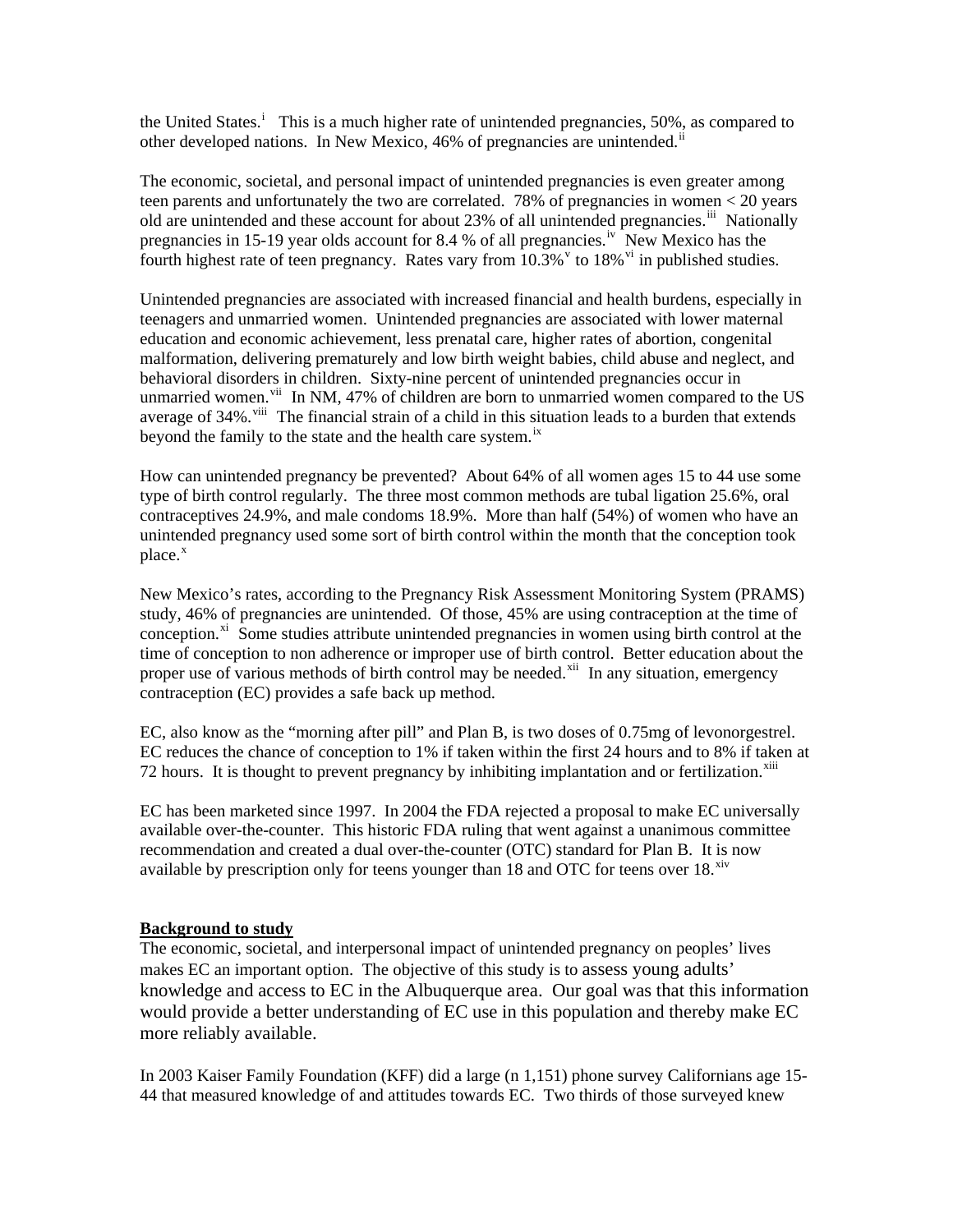there was something to do after unprotected sex or that could prevent pregnancy (the rates in other studies range from 41% to 77%). The percentage was less for 15-17 year olds (55%) and highest among 18-24 year olds (77%). Just over half the participants were aware that EC was available in the US (57% yes, 33% not sure and 8% thinking it was not available). There was confusion about the difference between RU486 and EC (50% thought they were the same, 25% didn't know, and 25% said they were not the same). Eight-five percent of interviewees approved of EC use in cases of rape and incest. In cases of birth control failure, the approval was a little less than 74%, but only 59% approved of its use in unprotected sex. Ten percent of 15-17 year olds and 23% of 18-24 year olds had used EC. These numbers declined to dramatically in older age groups (2% in 35-44 year olds, total 8% in 15-44 year olds). $\frac{xy}{x}$ 

Only 7% reported receiving EC from their health care providers (HCP) and 90% reported having never discussed EC with their HCP. However, the majority said they would go to their doctor to get more information about EC. The number of participants who would look to their health care provider for information about EC was much higher in 18-44 year olds (60%) than in 15-17 year olds (36%). At the time, 43% knew that EC could be obtained directly from a pharmacist (Alaska, California, Hawaii, Maine, New Mexico, and Washington license pharmacists to provide EC without a prescription). Interestingly, 53% said they would be more likely to use EC if it was available directly from a pharmacist. In addition, people reported that they would be more likely to consider EC as an option if their doctors discussed it with them and if they had it on hand at home when they needed it.<sup>[xvi](#page-9-1)</sup>

These results are reflected in other studies that show that there are misconceptions about how EC works, when to use it, and how to get it. On the other side of the relationship, health care providers may not be aware of EC, may not discuss it with their patients, or offer it when it is needed. Women with EC on hand were two to four times as likely to use it. <sup>[xvii](#page-9-1) [xviii](#page-9-1)</sup>

In population studies, since Plan B was first packaged, unintended pregnancy rates have not fallen. Studies have shown no change in sexual behavior (no increase in unprotected sex, no change in regular birth control method, and no increase in  $STIs)$ .<sup>[xix](#page-9-1)</sup> Studies have not elucidated why there has not been a significant reduction, but the most repeated hypothesizes are that women choose not to use EC (ie willfully, unknowingly, or unsurely) and/or do not use it with every episode of unprotected intercourse. This is a mute point if people don't know about or don't have access to EC.<sup>[xx](#page-9-1)</sup>

The financial burdens, negative health outcomes, and the high rate of birth control failures, suggest that EC is a viable alternative to prevent conception. Therefore assessing EC availability and awareness in this community could reduce unintended pregnancy.

#### **Methods:**

To assess 18-25 year olds' knowledge about EC, a questionnaire (Appendix A) was be administered by one of two research coordinators in university classrooms. The research introduced themselves and the study at the beginning or end of the class, stating that participation was voluntary and had nothing to do with the class. Approximately following the script below:

"Hello, my name is Almea Matanock/Melinda Rogers and I am a medical student doing a research project on 18-25 year olds' knowledge about emergency contraception. This has nothing to do with this class. If you are 18-25 years old and would like to spend about five minutes of your time to take this survey, please take one. All of your responses to the survey will be kept anonymous and confidential. Your name is not recorded anywhere.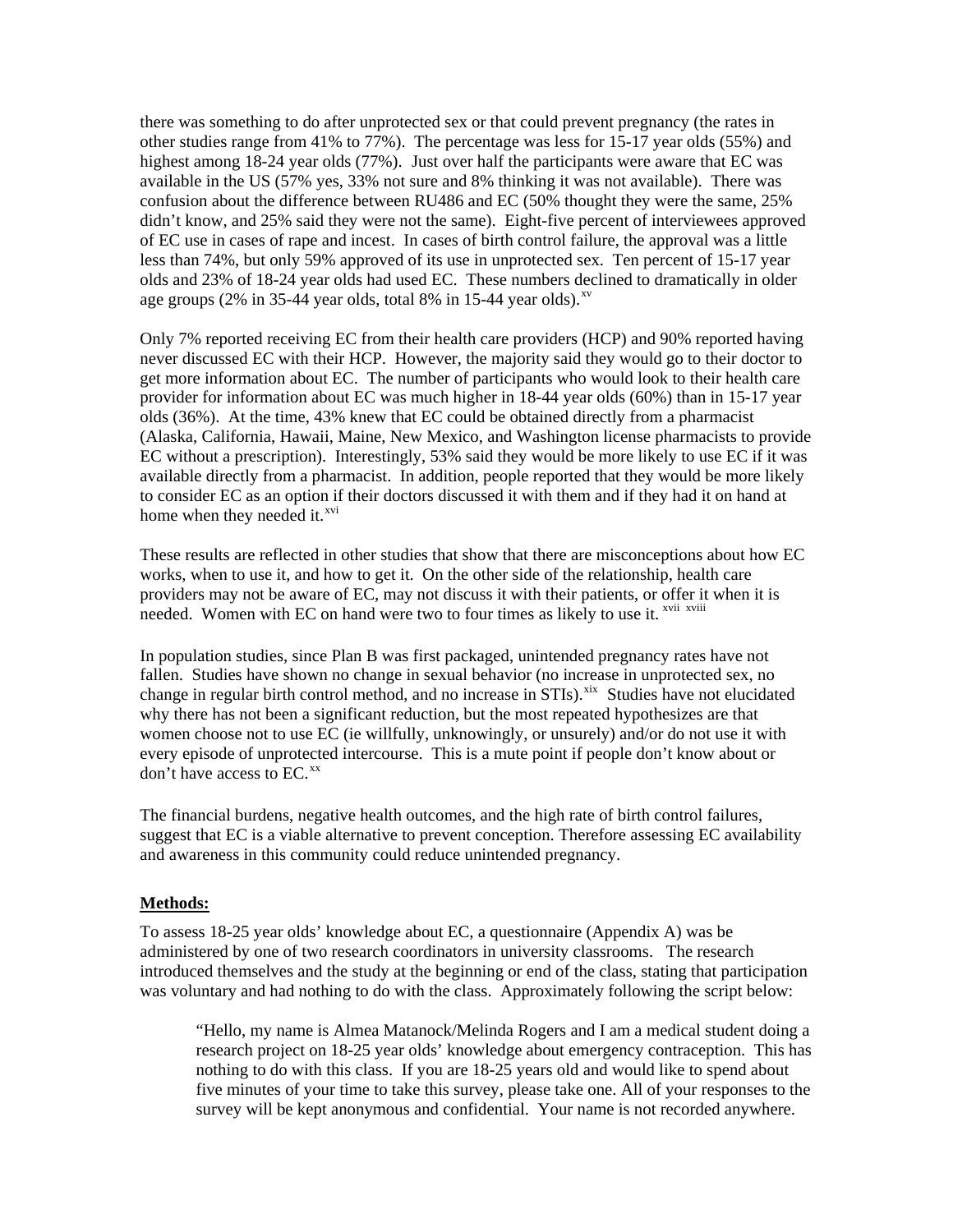Some of the questions are personal and about sensitive subjects, so if you feel too uncomfortable at any point, you can stop the survey or not answer that particular question. When you are finished you can place your survey in the file up front where there is further information about emergency contraception if you want. Do you have any questions now?"

The participants completed the survey without assistance. When the survey was completed the participant placed it in an envelope to lower the risk of associating a survey with a participant. Participants were again asked if they had any questions. Their questions were answered or directed to the appropriate resource. Each participant was offered an informational brochure about EC when they turned their survey.

The statistical analysis will compare percentages in the two age groups (18-20 and 21-25 years old) using a confidence interval of .95 and a power of .80 using a two tail comparison. An estimated sample size for this power is 400 participants in each group using a 10% spread on question where the majority participants answer yes or no to the binomial questions (see Appendix B). A comparison of the two groups was used for the final analysis as well as a comparison of women who had used EC as compared to the whole group. There was no intention to treat since we did not have a way to keep track of possible participants who had not answered the survey. In addition, all but two participants completed the survey fully. These two, plus an additional five participants who were older than 25 years were not counted in the final analysis.

# **Results**

Raw scores: total number of participants 339: female 199, 33% of whom had previously used EC: male 140.

- Q2. 95% knew postcoital pregnancy prevention exists.
- Q3. 96% knew EC was available in the US.
- Q4. 59% knew that EC was available direct from a pharmacist.
- Q5. 42% knew that EC was available OTC.
- Q6. 20% thought that EC was the same as "the abortion pill."

The majority participants said that they would access EC at a clinic such as public health department or Planned Parenthood (Table 1).

Age ranged from 18-25y (mean 21y, mode 21y, median 22y). Divided into two age groups (18- 20 vs 21-25y), there was no difference in knowledge about postcoital pregnancy prevention  $(p=0.58)$ , if EC could be obtained directly from a pharmacist  $(p=0.83)$ , if it is available OTC  $(p=0.15)$ , or if EC was "the abortion pill"  $(p=1)$ . There was a statistical significances between the two age groups when asked whether EC is available in the US,  $(p=0.01, 93\%$  vs 99%) (Table 2).

If participants used EC, they were significantly more likely to have discussed it with a HCP (p<0.0001). If participants had discussed EC with a HCP, they were more likely to know that it was not "the abortion pill" ( $p=0.005$ ). However, discussing EC with a HCP did not make participants more likely to know that EC was available OTC or directly from a pharmacist  $(p=0.29$  and  $p=0.11$  respectively) (Table 3).

For women who used EC vs the other participants, there was no statistical significance in knowledge about EC being available OTC (chi-square  $p=0.25$ ) or EC being the same as "the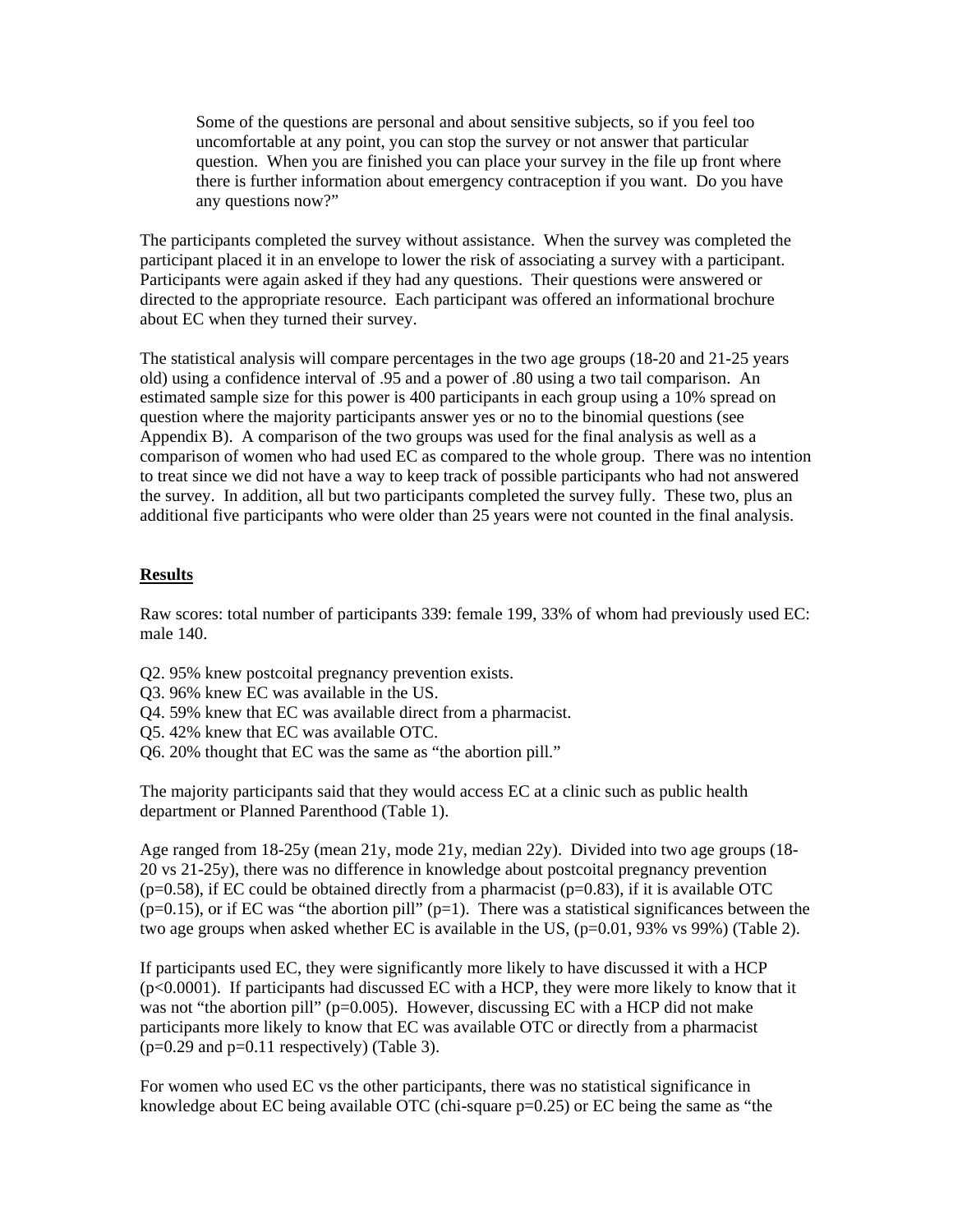abortion pill" (chi-square p=0.03). Slightly more women in this group did know it was available directly from a pharmacist (Fisher's Exact Test p=0.01).

### **Discussion**

This study did not find much statistical difference between ages, users of EC, or people who had discussed EC with their physician. However, the knowledge in this small sample, as compared to the 2003 KFF survey, seems to have improved. Knowing that EC is available in the US was the only statistically significant result between age groups (18-20 vs 21-25y, p=0.01, 93% vs 99%). This is a not a strong difference and since there is not difference in knowing that EC can be obtained directly from a pharmacist or that it is OTC, it seems unlikely that this result is truly reflects a difference in knowledge.

Looking past the difference between groups at the overall numbers, the knowledge about EC is still fairly low. Only about half (59%) knew that EC could be obtained directly from a pharmacist slightly higher than 43% result from four years earlier in the KFF survey. Likewise, only 42% of participants knew that EC could be obtained OTC.

Having discussed EC with a health care provider (HCP) was strongly correlated with using EC and knowing that it was not the same as "the abortion pill." Still as significant number (11% of those who had discussed EC with their HCP, 24% of those who had not, 20% overall) thought that EC was the same as "the abortion pill." These results were drastically improved compared to the KFF (50% thought it was the same and 25% didn't know). The fact that there is any confusion may reflect the general misunderstanding about how contraception works. However, the more education that is done in every venue will go a long way to promote comfort with its use and thereby better compliance.

In general rates of discussion a relatively low –only, 30% recall discussing EC with their HCP. There are many hypothetical reasons for this. One could be that people don't recall it being mentioned. Interestingly 70% of women who have used EC recall discussing it with their HCP. We did not ask participant from what other sources that had gotten information about EC, but the 30% of women who have used EC and not discussed it with a HCP must have gotten information about it elsewhere and obtained OTC or from a licensed pharmacist. Additional reasons are that this group is young and may not have seen a HCP in several years, HCP may not be routinely discussing EC, or it was referred to by a name other that those used in the survey.

The American Academy of Family Physicians states that "health care professionals have an important role to play in conveying information about emergency contraception."<sup>[xxi](#page-9-1)</sup> While studies have shown that women who receive advance prescriptions are more likely to use EC, this has not been shown to lower pregnancy rates.<sup>[xxii](#page-9-1)</sup> The two related theories for this is are that unprotected sex is a chronic condition and that women choose not to use EC every time it is indicated, even when they have it on hand. The psychology behind the later is hard to separate out, but women may not thinking they are going to get pregnant, if they recently used EC they don't have to use it again, they are partially covered by another method of birth control, etc. These are just theories at this point because no study as of yet has described these reasons.

This study agreed with previous studies that clinics such as Public Health and Planned Parenthood are the most common access point for EC (59% in this study, 52% in the KFF).<sup>[xxiii](#page-9-1)</sup> This study found this to be true even when EC is available OTC and directly from a pharmacist. The reason for this was not elicited in our questionnaire, however anonymity at clinics that don't require insurance and may provide more affordable prescriptions may be reasons why clinics are more commonly used. Additionally, if people perceive clinics as the access point and don't know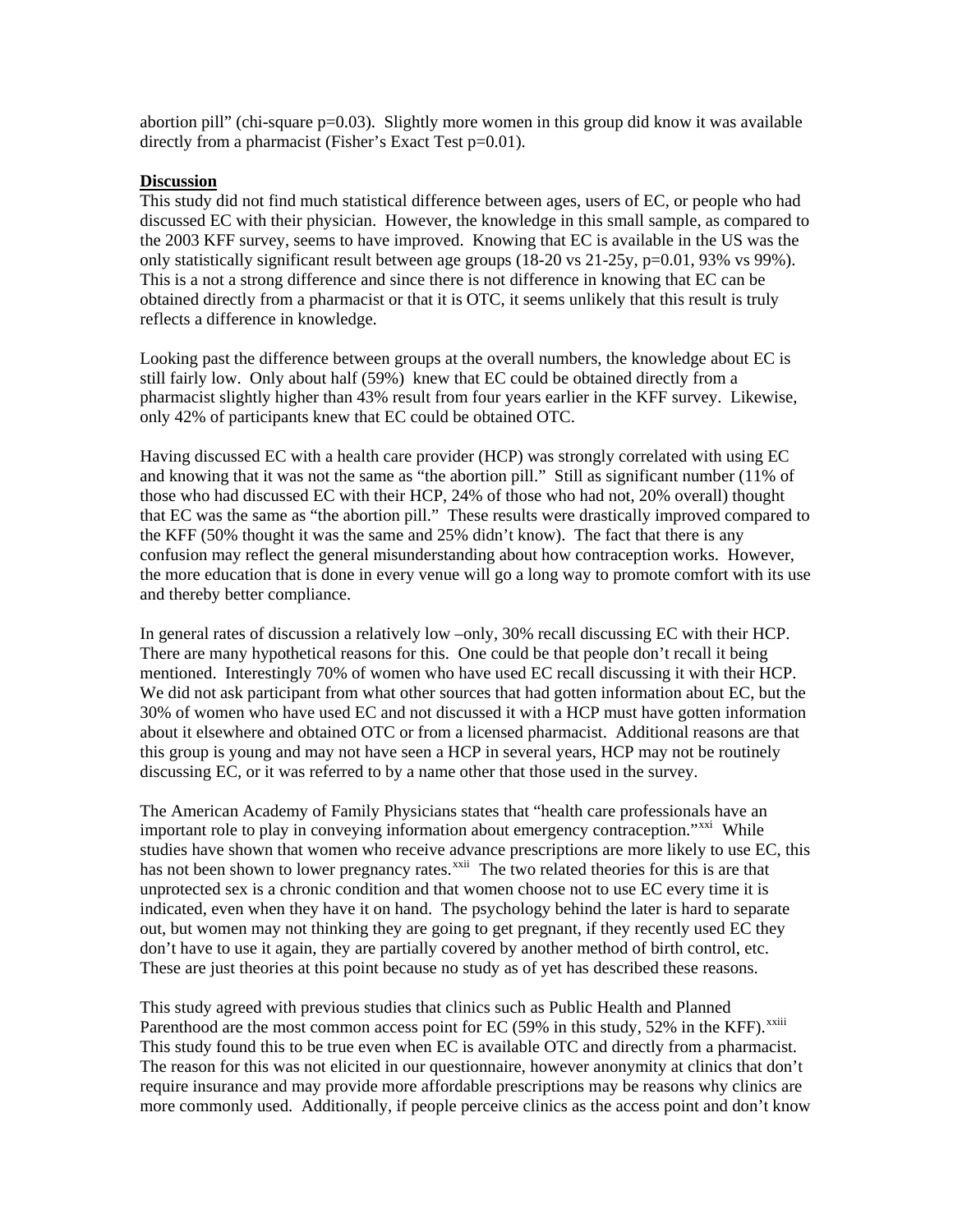that EC is available OTC or from a pharmacist, clinics will probably continue to be the most common access point. Access data in this young adult population could be inferred to reflect access among teens as well. However, further study is needed to fully assess access and knowledge in people younger than 18.

#### **Summary:**

Emergency contraception is a valuable tool in the arsenal of socially, economically, and individually important campaign of family planning. Young adults' knowledge about EC has improved in some areas (availability from pharmacist, OCT, and the distinction between it and RU 486). Despite the change in status to OTC, public health and Planned Parenthood clinics are still the most common access point. Further study to assess the access of individuals <18 years old, actual use when women have EC on hand, and its correlation with conception is recommended. Lastly, HCP should to continue to inform patients about EC to be used as it was intended –as Plan B for when Plan A –a consistent, reliable, birth control method fails.

# **Appendix**

Appendix A

#### **Emergency Contraception Awareness Survey**

Adapted from 2003 Kaiser Family Foundation Survey on "Emergency Contraception in California"

Please note: Emergency contraception is also known as Plan B or "the morning after pill"

1. How old are you?

2. As far as you know, if a woman has just had unprotected sex or thinks her birth control may have failed, is there anything she can do in the following days to prevent pregnancy? Yes No

3. As far as you know, is emergency contraception currently available in the US? Yes No

4. Can women in New Mexico obtain emergency contraception pills directly from their pharmacists without a prescription from a health care professional? Yes No

5. Can people (men and women) over the age of 18 in New Mexico obtain emergency contraception pills "over-the-counter" at local drug stores?

Yes No

6. True or false: Emergency contraception is the same thing as the abortion pill. True False

7. Do you approve of the use of emergency contraception in cases of ...

| rape or incest?        | Yes            | N <sub>0</sub> |
|------------------------|----------------|----------------|
| birth control failure? | <b>Yes</b>     | N <sub>0</sub> |
| unprotected sex? Yes   | N <sub>0</sub> |                |

8. Have you ever discussed emergency contraception with a doctor or other health care professional? Yes No

**Women: Please answer questions 9-12. Men: Please jump to questions 13-16.**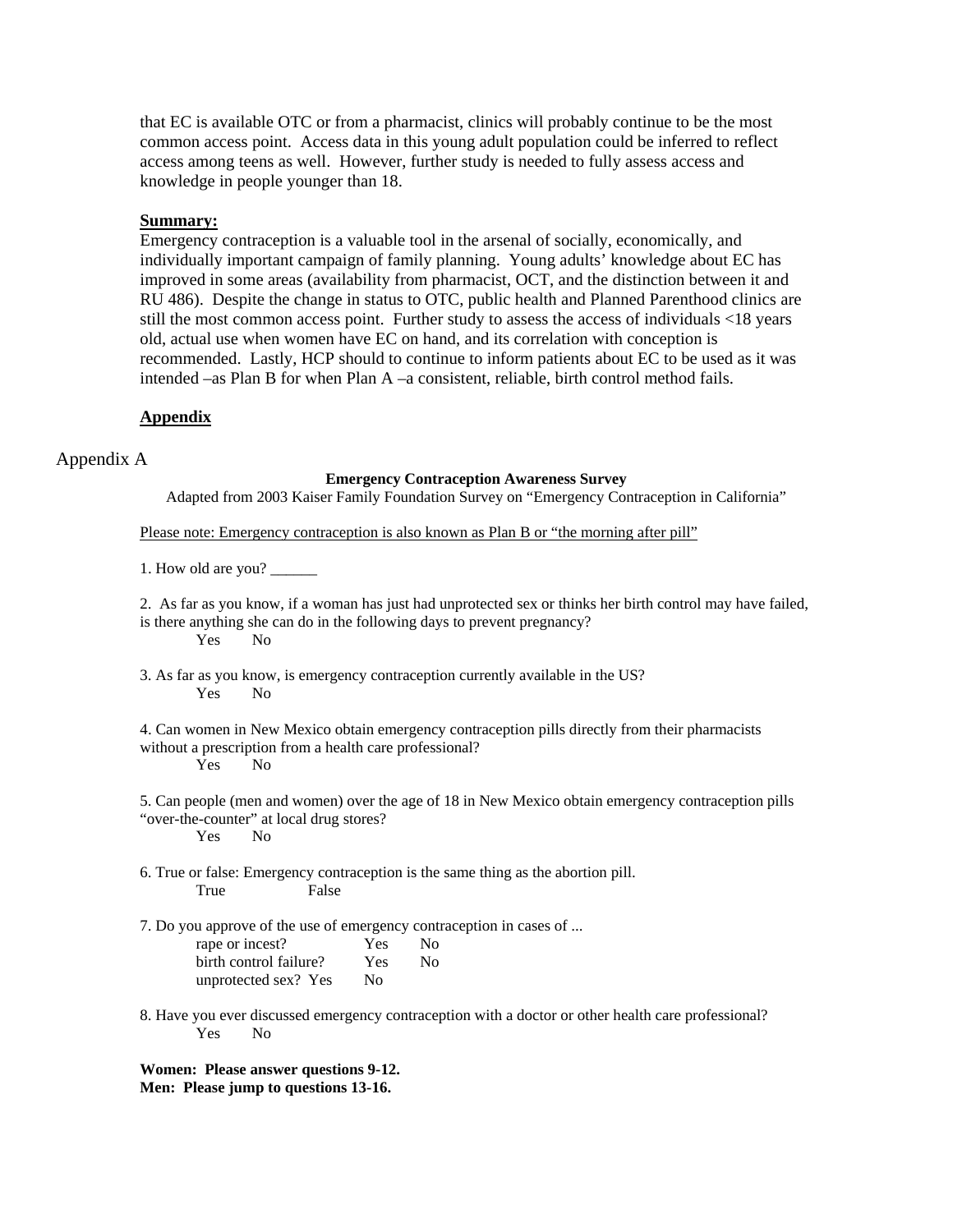#### Women's section

9. Have you ever used emergency contraception?

Yes No

 10. If "yes", how and where did you obtain the emergency contraception? How (e.g. doctor's prescription or direct pharmacy access) \_\_\_\_\_\_\_\_\_\_\_\_\_\_\_\_\_\_\_\_\_\_\_\_\_\_\_\_\_\_\_\_\_\_\_\_\_\_\_\_\_\_\_\_\_\_

> Where (e.g. public health office, or name & location of local pharmacy,  $etc.$ ): $\_\_$

- 11. If you were to use emergency contraception where would you go to get it?
	- a. Clinic (like Public Health or Planned Parenthood)
	- b. Walk-in appointment with a physician
	- c. Call-in prescription from a physician
	- d. In advance from a physician
	- e. Directly from a pharmacist
	- f. Over the counter at a local pharmacy (without a prescription)
	- g. From a friend
	- h. Other (please write in):
	- i. Don't know

12. Would you be more likely to use emergency contraception if…

| you were informed by a doctor about emergency contraception?             | Yes No |        |  |
|--------------------------------------------------------------------------|--------|--------|--|
| you had emergency contraception at home in advance of needing it? Yes No |        |        |  |
| you could get emergency contraception directly from a pharmacist? Yes No |        |        |  |
| you could get emergency contraception over the counter?                  |        | Yes No |  |

13. Do you know anyone else who has used emergency contraception? Yes No

#### Men's section

- 14. Do you know any women who have used emergency contraception? Yes No
- 15. Have you ever told a woman about emergency contraception (e.g. what it does, where to get it, etc.)? Yes No
- 16. Have you ever helped a woman obtain emergency contraception?

Yes No

If yes, how did you help? (e.g. by providing transportation to a pharmacy or doctor's office, by purchasing it over-the-counter at a local pharmacy, etc.)

17. If you were to help a woman obtain emergency contraception, where would you go to get it?

\_\_\_\_\_\_\_\_\_\_\_\_\_\_\_\_\_\_\_\_\_\_\_\_\_\_\_\_\_\_\_\_\_\_\_\_\_\_\_\_\_\_\_\_\_\_\_\_\_\_\_\_\_\_\_\_\_\_

- a. Clinic (like Public Health or Planned Parenthood)
- b. Walk-in appointment with a physician
- c. Call-in prescription from a physician
- d. In advance from a physician
- e. Directly from a pharmacist
- f. Over the counter at a local pharmacy (without a prescription)
- g. From a friend
- h. Other (please write in):\_\_\_\_\_\_\_\_\_\_\_\_\_\_\_\_\_
- i. Don't know
	- **Thank you for completing this survey!**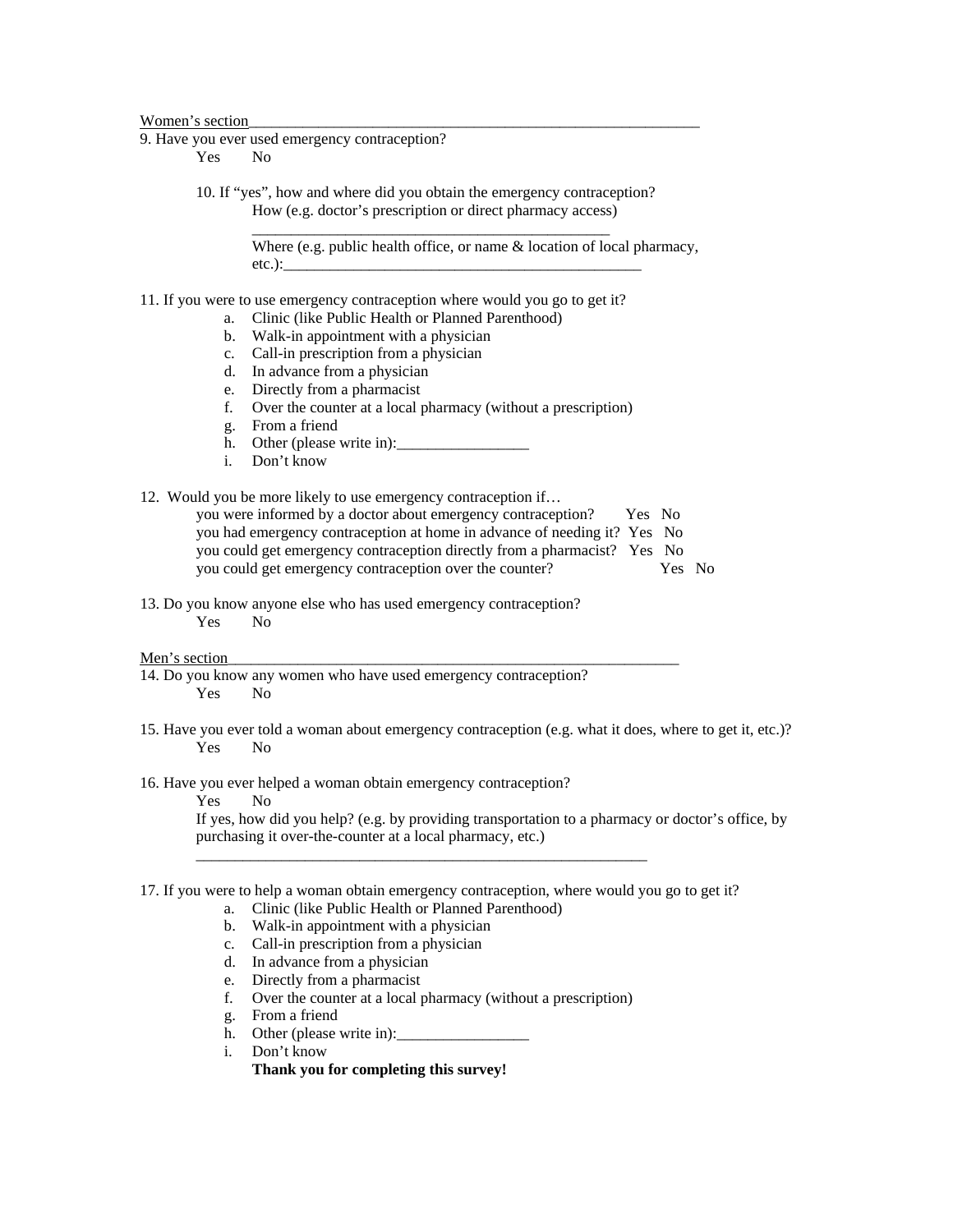| Where. | PPH or<br>PHD | Walk in apt w/<br><b>HCP</b> | <b>OTC</b> | Direct from<br>pharmacy | Called in by<br><b>HCP</b> | Advance Rx<br>from HCP | From a<br>friend | Don't know |
|--------|---------------|------------------------------|------------|-------------------------|----------------------------|------------------------|------------------|------------|
| $\%$   | 50            | <b>00</b><br>∠∠              | 10.        | 1¢                      |                            |                        |                  | ⊥⊷         |





PPH = Planned Parenthood

PHD = Public Health Department

HCP = Healthcare provider

# Table 2: Knowledge by age (18-20 vs 21-25y)

| Question                                                    | Chi-square p | Percentages                          |
|-------------------------------------------------------------|--------------|--------------------------------------|
|                                                             |              | $(18-20 \text{ vs } 21-25 \text{y})$ |
| 2. Can pregnancy be prevented after having unprotected sex? | 0.58         | 94% vs 95%                           |
| 3. Is EC available in the US?                               | 0.01         | 93% vs 99%                           |
| 4. Can you get EC directly from a pharmacist?               | 0.83         | 59% vs 58%                           |
| 5. Can you get EC OTC?                                      | 0.15         | 46% vs 38%                           |
| 6. EC is the same as "the abortion pill"?                   |              | 20% vs 20% no                        |



# Table 3: Knowledge by discussed with healthcare provider (question 8.)

| _________ | _____        |                     |
|-----------|--------------|---------------------|
| Juestion  | Chi-square p | Percentages         |
|           |              | (no vs did discuss) |